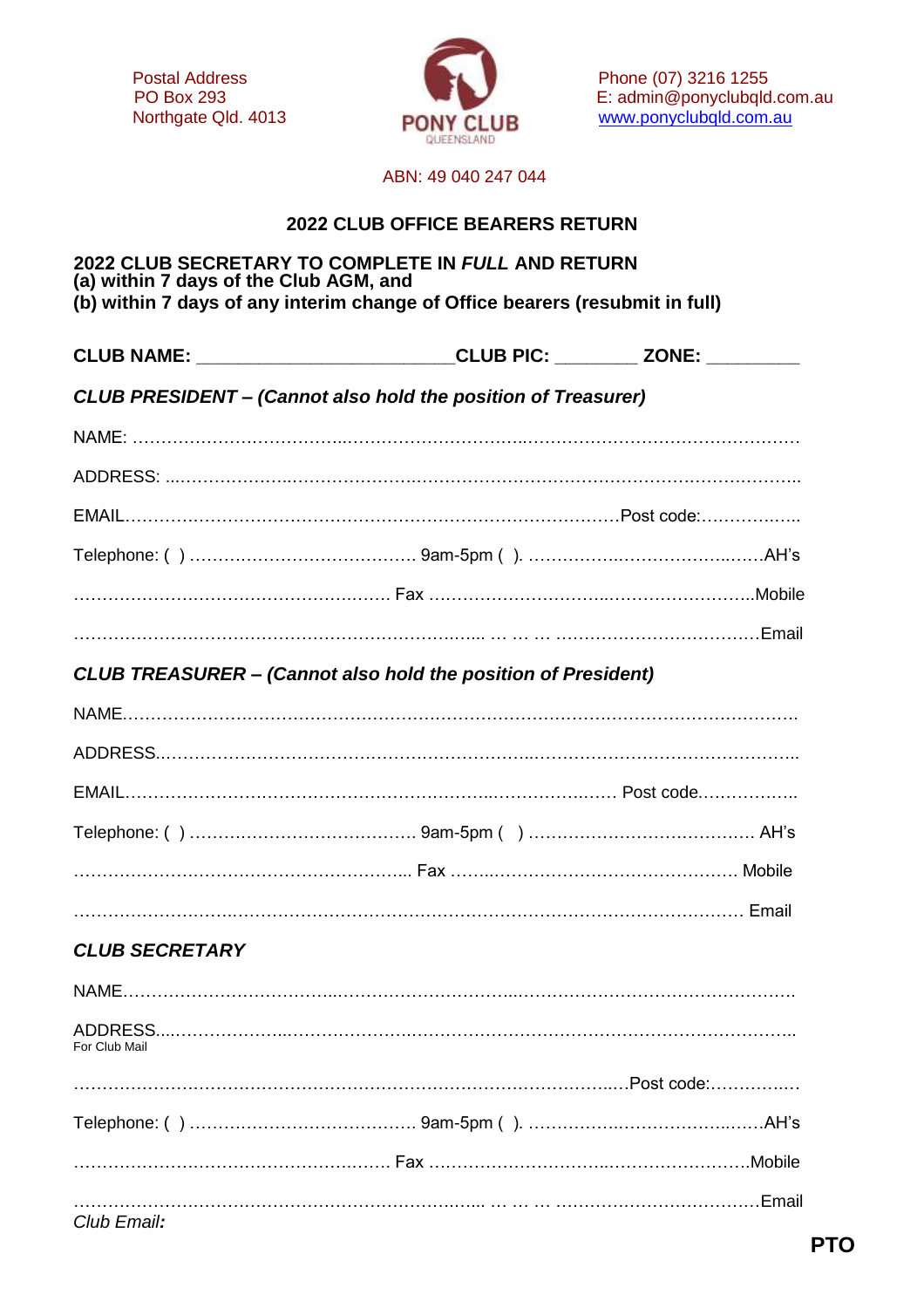

Postal Address **Postal Address** Phone (07) 3216 1255 PO Box 293 **E:** admin@ponyclubqld.com.au Northgate Qld. 4013 **PONY CLIR** WWW.ponyclubqld.com.au

### ABN: 49 040 247 044

## *CLUB CHIEF INSTRUCTOR*

## *CLUB HORSE WELFARE OFFICER*

## *CLUB SUN SAFETY OFFICER*

| The information on this return accurately reflects the outcomes of the Club AGM                                                                                   |  |
|-------------------------------------------------------------------------------------------------------------------------------------------------------------------|--|
|                                                                                                                                                                   |  |
|                                                                                                                                                                   |  |
|                                                                                                                                                                   |  |
| (Club Secretary)                                                                                                                                                  |  |
| NOTE: FOR COMPLETION OF THIS FORM:<br>Please attach a copy of the Minutes & Financials of the AGM to this report and return the originally signed form to<br>PCQ. |  |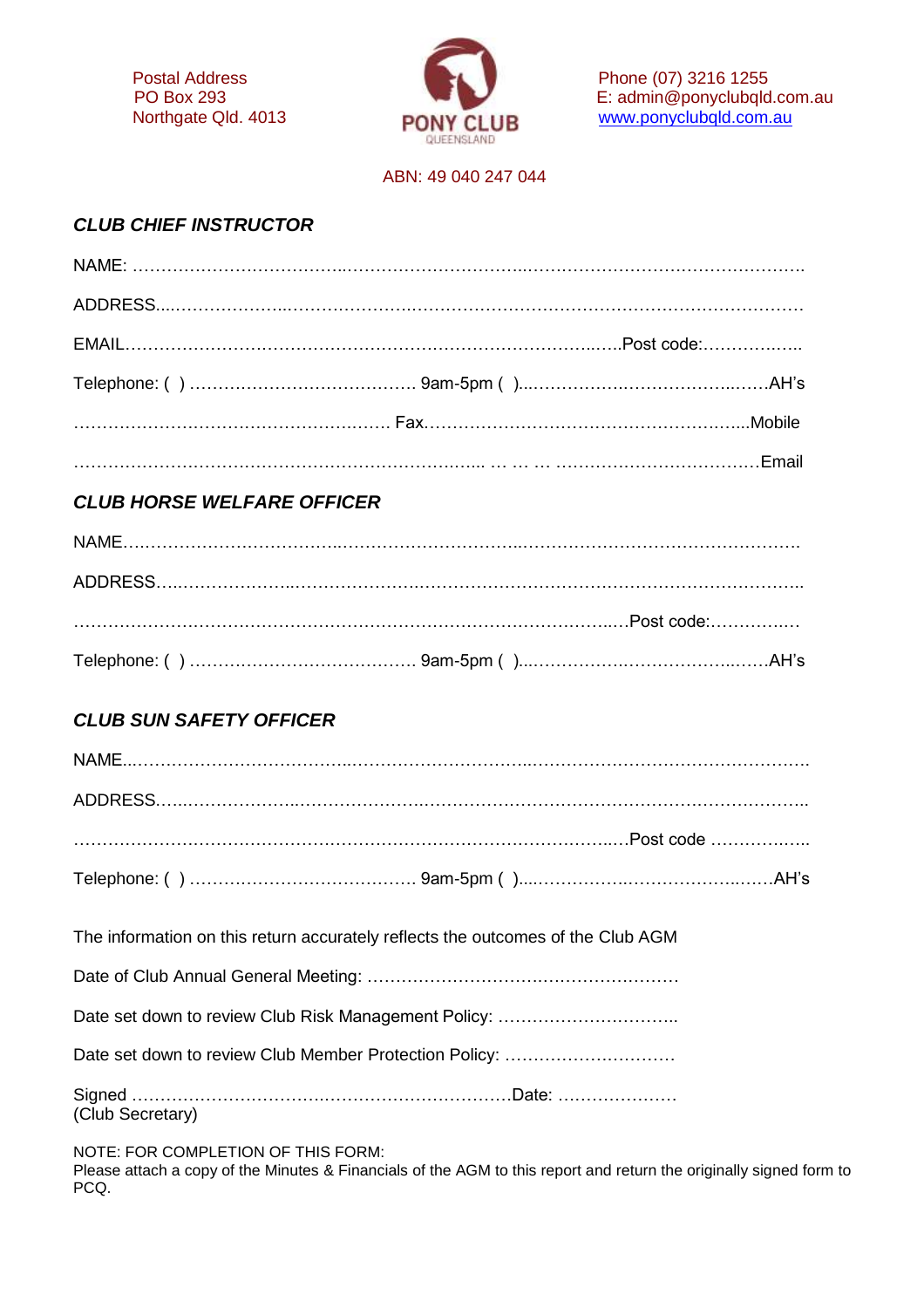# **Risk Assessment Checklist**

#### **CHECKLIST FOR CLUBS – Warning: this checklist is not exhaustive**

Clubs affiliated with Pony Club Queensland should complete the following checklist and return a copy to PCQ each year with the Club Office Bearers Return.

If the answer to any of the questions is "no", please provide details explaining the reason for non-compliance and the action and timeframe in place to remedy the non-compliance.

| <b>CLUB</b> |                                                                                                                                                       |                                                            |                  |
|-------------|-------------------------------------------------------------------------------------------------------------------------------------------------------|------------------------------------------------------------|------------------|
| Number      | Question                                                                                                                                              | Answer<br>If answer is "no"<br>is explanation<br>attached? |                  |
| 1           | Is a copy of the following documents displayed in a<br>place available to all members, riders, volunteers,<br>instructors and staff?                  | Yes<br><b>No</b>                                           | Yes<br><b>No</b> |
|             | 1. Club Constitution or Rules                                                                                                                         |                                                            |                  |
|             | 2. Club By-laws                                                                                                                                       | $\Box$<br>$\mathcal{L}_{\mathcal{A}}$                      |                  |
|             | 3. Club Risk management Policy                                                                                                                        | $\Box$<br>$\overline{\phantom{0}}$                         |                  |
|             | 4. Club Member protection Policy in full                                                                                                              | $\Box$<br>$\Box$                                           | $\Box$           |
|             | 5. PCAQ Insurance summary for this year                                                                                                               | $\Box$<br>$\Box$                                           |                  |
|             | 6. Associations Incorporation Act<br>and Regulations<br>including Model Rules (all current)                                                           | $\blacksquare$                                             |                  |
|             | Copies of OFT Annual return<br>7.                                                                                                                     | $\Box$<br>$\blacksquare$                                   | $\perp$          |
|             | Copies of PCAQ Annual return<br>8.                                                                                                                    | $\overline{\phantom{a}}$<br>$\Box$                         |                  |
|             | 9. Copies of AGM Minutes                                                                                                                              | $\sim$                                                     |                  |
| 2           | Has the club reviewed the following policies and<br>made any recommended changes in the past<br>twelve months?<br><b>Risk management Policy</b><br>1. | Yes<br>No.                                                 | Yes<br>No        |
|             | Date of review<br>2.<br><b>Member Protection Policy</b><br>Date of review                                                                             | /20<br>/20                                                 |                  |
|             | 3.<br>By-laws<br>Date of review                                                                                                                       | /20                                                        |                  |
| 3           | Has the club complied with the policy in relation to<br>Inspection and maintenance of facilities?                                                     | Yes<br>No                                                  | Yes<br>No        |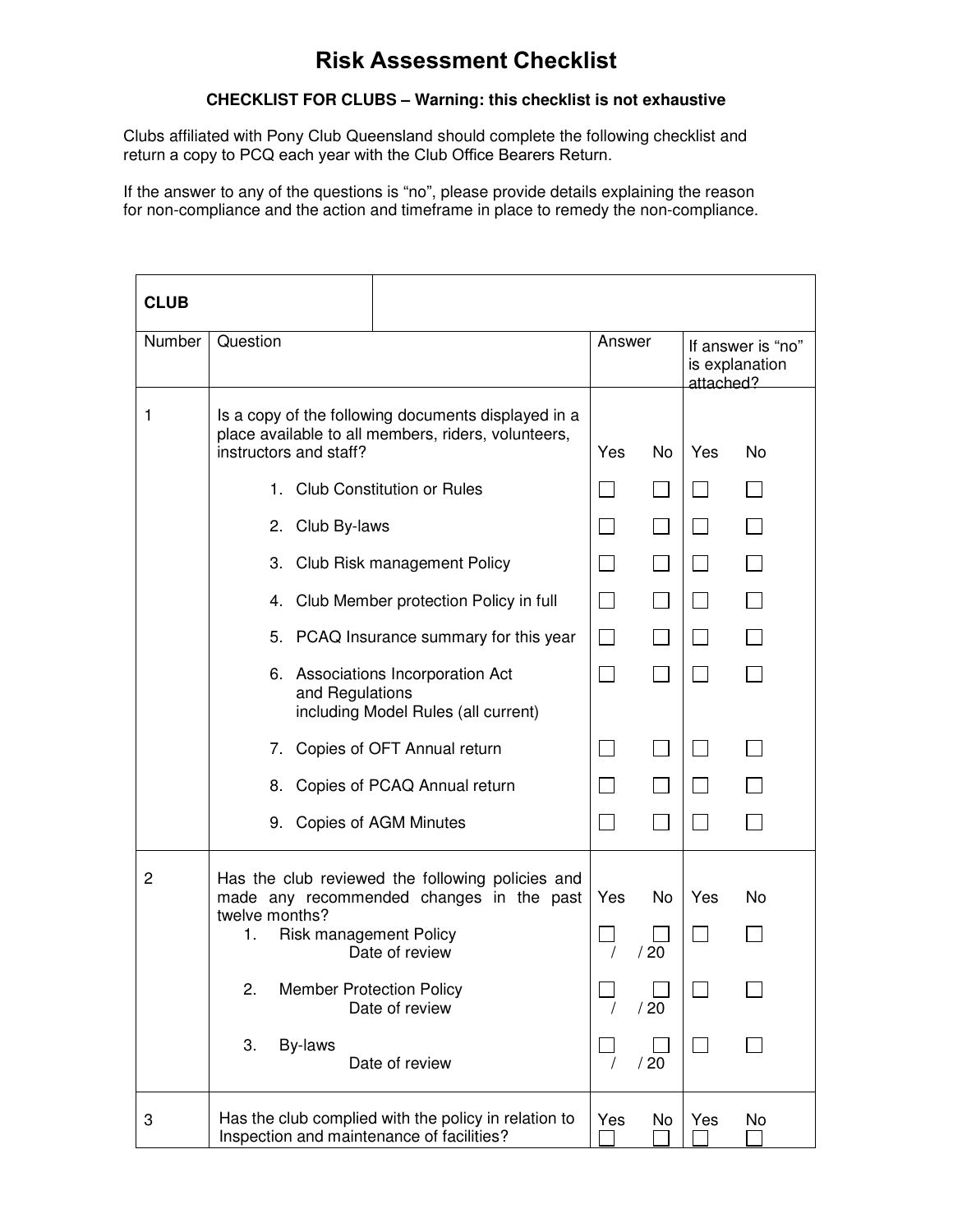|    | Date of last inspection                                                                                                                         | $\prime$              | /20             |                     |     |
|----|-------------------------------------------------------------------------------------------------------------------------------------------------|-----------------------|-----------------|---------------------|-----|
| 4  | Has the club complied with the policy in relation to<br>the provision of food and beverages?<br>Date of last inspection                         | Yes<br>$\prime$       | No.<br>/20      | Yes<br>×.           | No  |
| 5  | Is ready access to and from facilities available in<br>the event of an emergency?                                                               | Yes                   | No.             | Yes                 | No  |
| 6  | Does the club ensure that there is appropriate<br>supervision and monitoring of the use of club<br>facilities?                                  | Yes                   | No.             | Yes                 | No. |
| 7  | Has the club complied with the policy in relation to<br>medical treatment, both in relation to skills and<br>facilities?                        | Yes                   | No.             | Yes                 | No. |
| 8  | Does the Club's Constitution adequately allow for<br>the club to exercise disiplinary powers over its<br>members                                | Yes                   | No.             | Yes                 | No. |
|    | Date of last review                                                                                                                             | $\sqrt{2}$            | /20             |                     |     |
| 9  | Do club premises comply with the minimum<br>Workplace health and safety standards?<br>Date of last review                                       | Yes<br>$\sqrt{2}$     | No.<br>/20      | Yes<br>$\mathbf{I}$ | No. |
| 10 | Does your club have top up liability insurance<br>cover for non pony club events                                                                | Yes                   | No <sub>1</sub> | Yes                 | No  |
| 11 | Has the club and its members complied with the<br>Policy on defamation?<br>Tick "no" if the club has received any complaints in<br>this regard. | Yes<br>$\blacksquare$ | No.             | Yes                 | No. |
| 12 | Has the club reviewed noise and lighting levels<br>over the past twelve months to ensure they are not<br>excessive?                             | Yes<br>$\blacksquare$ | No              | Yes                 | No. |
|    | Date of last review                                                                                                                             | $\prime$              | /20             |                     |     |
| 13 | Has the club complied with the policy on<br>discrimination?                                                                                     | Yes                   | No.             | Yes                 | No. |
|    |                                                                                                                                                 |                       |                 |                     |     |